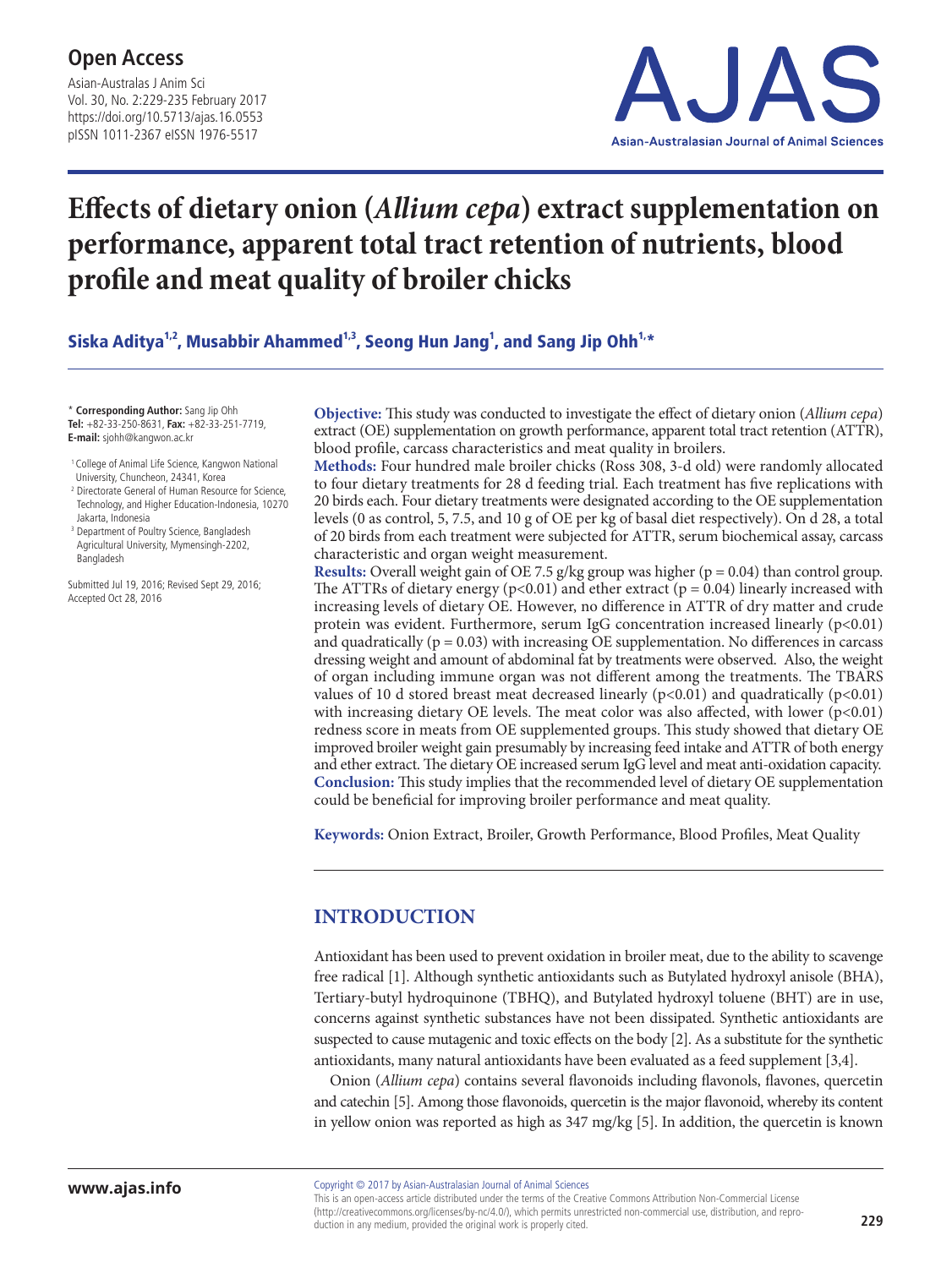## A.JAS

to exert the strongest antioxidant potential especially for retarding the meat oxidation [6]. Also, it has been confirmed that dietary supplementation of quercetin decreased TBARS values of beef loin [7] and pork patties [8].

In addition, the benefits of onion feeding on animal performance have been reported. Broiler chicks fed 30 g/kg onion juice increased body weight gain, increased the serum highdensity lipoprotein (HDL)-cholesterol and decreased triglyceride levels [9]. However, little has been reported concerning the benefit of dietary onion supplementation and the appropriate supplementation level to animal diet. It was reported [10] that the supplementation of onion as low as 100 mg/kg diet increased broiler performance. By far, most practical feeding studies have used freshly minced onions, which are difficult to precisely weigh and mix. Therefore, we propose that a liquid onion extract (OE) would be more convenient for supplementing functional substances onto the animal diet. The extraction process typically involves a certain degree of cooking, and that cooking was presumed to change the organoleptic property of the OE as compared to the fresh juice. Hence, this study was carried out to find the appropriate supplementation level of the OE and its effect on broiler growth performance, broiler meat anti-oxidation and serum profile.

### **MATERIALS AND METHODS**

The experimental protocol was approved by Animal Research and Ethics Committee of Kangwon National University, Chuncheon, Republic of Korea.

#### **Preparation of onion extract to the diets**

Fresh yellow onions (*Allium cepa*) purchased from local market were extracted according to the reported procedure [11]. In brief, fresh onion bulbs were cleaned, peeled and cut into small pieces. The pieces of onion were mixed with salt (3 g/kg) and then heated at 60°C for 30 min. Hereafter, the onions were minced using electric blender then extracted through coffee filter to get liquid portion as the onion extract (OE), subsequently the OE was stored at 4°C. The proximate composition of OE was analyzed according to the AOAC [12] method. The total polyphenol and quercetin contents of OE were analyzed using Folin-Ciocalteau assay [13]. Furthermore, prior to experiment, graded levels of OE were evenly mixed to the diets for 10 min using feed mixer, then stored to the feedbag until the experiment started.

#### **Experimental birds and treatments**

A total of 400, male broilers (Ross 308, 3-d-old, average 75 g initial body weight) were housed in floor barn bedded with rice husk. Birds were randomly allocated to four dietary treatments for 28 days feeding trial. Each treatment had five replicate pens (2 m×1 m) with 20 birds per each pen. The different levels

(0 as control, 5, 7.5, and 10 g of OE) were respectively supplemented to kg of basal diet to make four experimental diets. Two basal diets (Table 1) were used for starter phase (d 1 to d 14) and grower phase (d 15 to d 28). The basal diets were formulated by referring the Korean Feeding Standard [14] for broilers to meet or exceed nutrients levels of (KFS, d 7 to d 21) for the grower and (KFS, d 22 to market) for the finisher phase diets respectively. Feed and water were supplied *ad libitum*. During the feeding trial, feed intake and body weight (BW) were measured weekly. The room temperature was adjusted at 33°C for the d 1 and then gradually reduced to 22°C±1°C, then maintained the temperature until the end of feeding trial.

#### **Blood collection and analysis**

At the end of 28 days feeding trial, 10 chicks with BW similar to average from each treatment were selected for blood biochemical analyses. Blood was taken from jugular veins and

|  | Table 1. Ingredients and nutrient composition of experimental basal diets |  |
|--|---------------------------------------------------------------------------|--|
|  |                                                                           |  |

| <b>Items</b>                              | Grower<br>(1 to 14 d) | <b>Finisher</b><br>(15 to 28 d) |  |
|-------------------------------------------|-----------------------|---------------------------------|--|
| Ingredient (g/kg, as-fed basis)           |                       |                                 |  |
| Corn                                      | 400.9                 | 432.0                           |  |
| Wheat flour                               |                       | 20.0                            |  |
| Wheat                                     | 150.0                 | 150.0                           |  |
| Corn gluten                               | 20.0                  | 15.2                            |  |
| <b>DDGS</b>                               | 40.0                  | 40.0                            |  |
| Full fat soybean                          | 80.0                  | 90.0                            |  |
| Soybean meal                              | 205.6                 | 177.6                           |  |
| Rapeseed meal                             | 20.0                  | 20.0                            |  |
| Rye flour                                 | 15.0                  | 14.8                            |  |
| Mono calcium phosphate                    | 11.2                  | 8.8                             |  |
| Salt                                      | 2.8                   | 2.8                             |  |
| Yellow grease                             | 42.4                  | 32.0                            |  |
| Refined beef tallow                       | ÷                     | 12.0                            |  |
| Choline chloride (50%)                    | 1.6                   | 1.9                             |  |
| DL-Methionine (98%)                       | 3.1                   | 2.8                             |  |
| L-Lysine (98%)                            | 4.4                   | 3.8                             |  |
| Threonine (98.5%)                         | 0.5                   | 0.5                             |  |
| Vitamin premix <sup>1)</sup>              | 1.0                   | 1.0                             |  |
| Mineral premix <sup>2)</sup>              | 1.0                   | 1.0                             |  |
| $C$ linacox <sup>3)</sup>                 | 0.5                   |                                 |  |
| Maduramicin <sup>3)</sup>                 |                       | 0.5                             |  |
| Chemical composition (g/kg, as-fed basis) |                       |                                 |  |
| ME (kcal/kg)                              | 3,153                 | 3,200                           |  |
| Crude protein                             | 210.0                 | 200.0                           |  |
| Ca                                        | 9.7                   | 9.2                             |  |
| Non phytin P                              | 4.7                   | 4.4                             |  |
| Lysine                                    | 13.5                  | 12.5                            |  |
| Methionine+Cystine                        | 10.0                  | 9.5                             |  |

DDGS, distillers dried grains and soluble; ME, metabolizable energy.

<sup>1)</sup> Provided the followings per kg of diet: Vit A, 12,000 IU; Vit D<sub>3</sub>, 3,000 IU; Vit E, 40 mg; Vit K<sub>3</sub>, 2.4 mg; Vit B<sub>1</sub>, 1.2 mg; Vit B<sub>2</sub>, 5 mg; Vit B<sub>6</sub>, 3 mg; Vit B<sub>12</sub>, 0.02 mg; Niacin, 40 mg; Panthothenic acid, 10 mg; Folic acid, 0.5 mg; Biotin, 0.07 mg.

Se, 0.18 mg; I, 1 mg.

<sup>3)</sup> Coccidiostat.

<sup>&</sup>lt;sup>2)</sup> Provided the followings per kg of diet: Mn, 72 mg; Fe, 48 mg; Cu, 5 mg; Zn, 60 mg;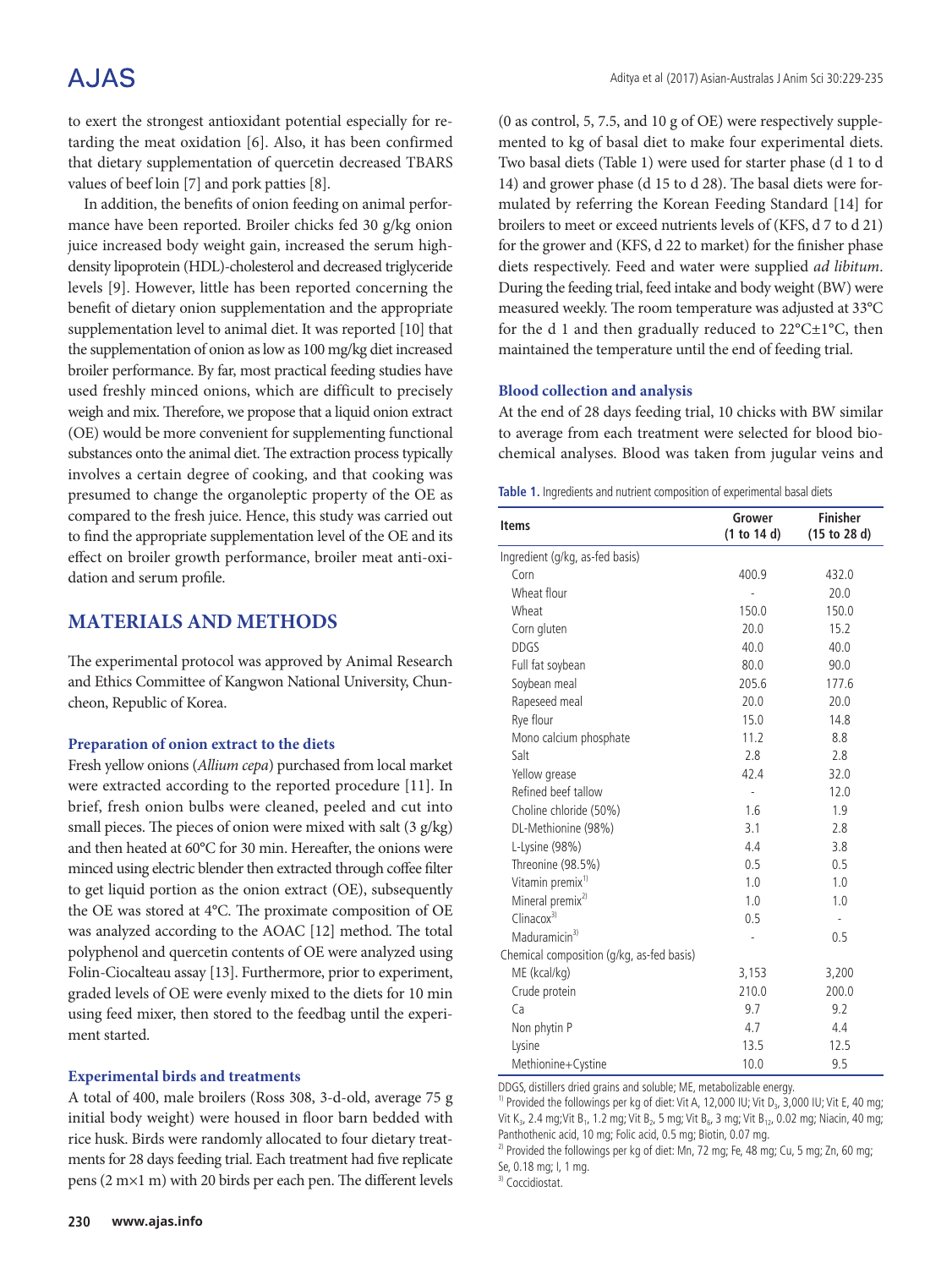placed into vacutainer tube (Becton Dickinson, USA) and stored at 4°C. Then the refrigerated blood samples were centrifuged at 3,000×g for 15 min. Serum was separated and stored at –80°C for further analyses of total cholesterol, triglyceride (TG), glucose, HDL cholesterol and IgG (Immunoglobulin G). The serum biochemicals were determined using kits (Asan Pharm. Co., Seoul, Korea) and spectrophotometer (Optizen 3220 UV, Mecasys Co., Daejeon, Korea). IgG was analyzed using kit (Bethyl Lab Inc., Montgomery, TX, USA) and microplate spectrophotometer (Powerwave XS, BioTek Ins., Winooski, VT, USA).

Immediately after blood collection, the birds were slaughtered and then the weight of carcass (without feet, neck, and head) was measured using a scale. Also, organs including abdominal fat, liver, heart, spleen, bursa of Fabricius and thymus were weighed. After the weighing, breast meat was collected and packaged then kept at –4°C until time course analysis of thio barbituric acid reactive substances (TBARS) and meat color scores at 0, 5, and 10 days of storage. Before measurement of TBARS and color scores, breast meat samples were thawed at room temperature for an hour. Then, the TBARS was analyzed according to procedure of [19] and meat color was measured using color difference meter (Yasuda Seiko Co., Osaka, Japan).

The ATTR was evaluated by total tract excreta collection method using broilers selected after feeding trial. Forty birds (ten birds per treatment and two birds in a replicate pen) were placed in metabolic cage (0.3 m×0.3 m×0.4 m) for 4 d. After acclimatization for 4 d, total excreta from each cage were collected for 72 h. The collected excreta was dried in a dry oven at 65°C for 4 d and stored for further chemical analysis. Dry matter, crude ash, crude protein, and ether extract (EE) of feed and excreta were analyzed according to the AOAC [12] methods and the gross energy was analyzed using bomb calorimeter (Parr 1261, Parr Ins., Moline, IL, USA).

#### **Statistical analysis**

All the data collected were statistically analyzed using a oneway analysis of variance. The means were subjected to the test of significance by Duncan Multiple Range Test. Pen was considered as the experimental unit for all statistical analyses. Both

**Table 2.** Nutrient composition, total polyphenol and quercetin concentration of experimental onion extract

| <b>Nutrient composition</b> | g/kg, as-fed basis |
|-----------------------------|--------------------|
| Moisture                    | 932.3              |
| Ash                         | 4.7                |
| Crude protein               | 5.6                |
| Crude fat                   | 15.1               |
| Total polyphenol content    | 0.39               |
| Quercetin                   | 0.36               |

linear and quadratic effects were analyzed by specifying each OE levels into the polynomial contrast of SPSS software [16]. Significant differences among mean values were presented as p-values and superscripts.

### **RESULTS**

The proximate composition, total polyphenol and quercetin concentration of OE are presented (Table 2). Since the fibrous portion was eliminated from fresh onion, the moisture level of OE increased up to 93%. Furthermore, amount of total polyphenol concentration was 0.39 g/kg of OE, whereby quercetin was the major component representing 0.36 g/kg of OE.

Overall (1 to 28 days) period, the body weight gain of broilers fed 7.5 g/kg OE group was higher than the control group. Increase of broiler body weight gain by dietary OE supplementation showed quadratic response, but slight decrease occurred with the highest (10 g/kg) OE supplementation. Also, similar quadratic response ( $p = 0.03$ ) appeared on feed intake according to the levels of dietary OE supplementation (Table 3). No differences in feed conversion ratio and mortality among the dietary OE treatments were observed.

The ATTRs of energy ( $p < 0.01$ ) and ether extract ( $p = 0.04$ ) linearly increased with increasing levels of dietary OE. Furthermore, the energy ATTR of 10 g/kg OE group was higher than 5 g/kg OE group. The EE ATTR of 7.5 and 10 g/kg OE groups was higher than control group. However, the ATTRs of crude protein and dry matter were not different among the experimental diets (Table 4).

Furthermore, the serum biochemical assay did not exert any

**Table 3.** Effect of dietary onion extract supplementation on growth performance of broiler chicks

|                     |             |                 | Onion extract (g/kg) |              | p-values   |        |                  |
|---------------------|-------------|-----------------|----------------------|--------------|------------|--------|------------------|
| <b>Items</b>        | 0           |                 | 7.5                  | 10           | <b>SEM</b> | Linear | <b>Ouadratic</b> |
| Initial BW (q)      | 72.6        | 74.6            | 74.3                 | 73.8         | 0.08       | 0.23   | 0.45             |
| Overall (1 to 28 d) |             |                 |                      |              |            |        |                  |
| Gain (g/bird)       | $1,636^b$   | $,694^{ab}$     | $1,727$ <sup>a</sup> | $1,686^{ab}$ | 12.75      | 0.10   | 0.04             |
| FI (g/bird)         | $2.375^{b}$ | $2,457^{\circ}$ | 2.478 <sup>a</sup>   | $2,363^{b}$  | 20.28      | 0.15   | 0.03             |
| $FCR$ ( $FI/G$ )    | 1.45        | l.45            | .43                  | .40          | 0.02       | 0.33   | 0.95             |
| Mortality (%)       |             | 0               |                      |              |            |        |                  |

SEM, standard error of the mean; BW, body weight; FI, feed intake; FCR, feed conversion ratio.

a,b Means in the same row with different superscript differ significantly.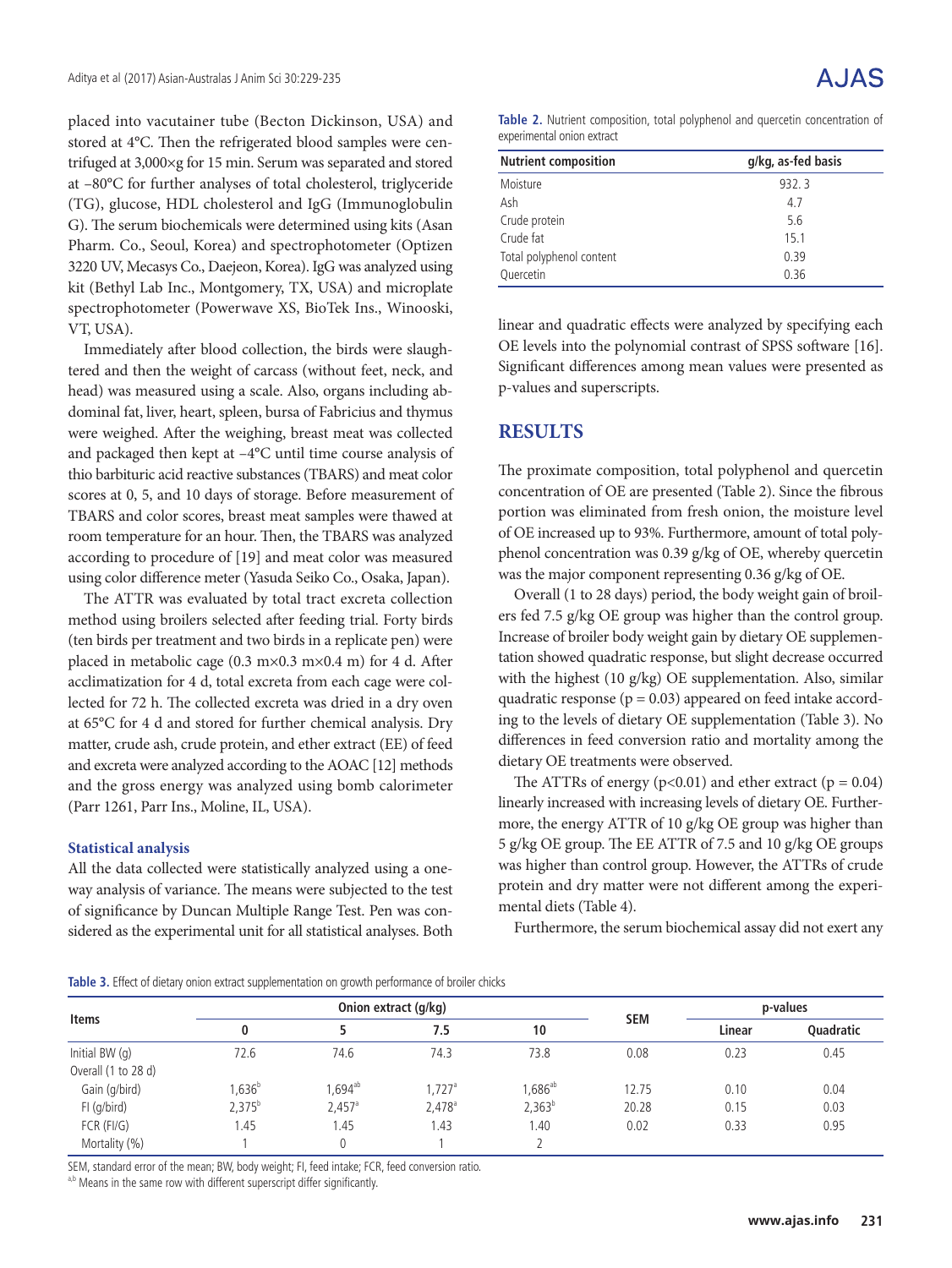| <b>Items</b> |                     |                     | Onion extract (g/kg) |                    | p-values<br><b>SEM</b> |        |                  |
|--------------|---------------------|---------------------|----------------------|--------------------|------------------------|--------|------------------|
|              |                     |                     | 7.5                  | 10                 |                        | Linear | <b>Ouadratic</b> |
| DM(%)        | 75.49               | 75.93               | 76.34                | 75.57              | 0.16                   | 0.18   | 0.77             |
| CP(%)        | 53.58               | 60.78               | 57.42                | 52.04              | 1.68                   | 0.11   | 0.92             |
| EE $(\% )$   | 93.31 <sup>ab</sup> | $91.03^{b}$         | $94.99$ <sup>a</sup> | 95.30 <sup>a</sup> | 0.54                   | 0.04   | 0.13             |
| Energy (%)   | $75.02^c$           | 78.76 <sup>bc</sup> | 81.58 <sup>ab</sup>  | 83.09 <sup>a</sup> | 0.09                   | < 0.01 | 0.40             |

**Table 4.** Effect of dietary onion extract supplementation on apparent total tract retention of nutrients in experimental diet

SEM, standard error of the mean; DM, dry matter; CP, crude protein; EE, ether extract.

a-c Means in the same row with different superscript differ significantly.

|  |  |  | Table 5. Effects of dietary onion extract supplementation on serum biochemicals and IgG concentration |  |
|--|--|--|-------------------------------------------------------------------------------------------------------|--|
|--|--|--|-------------------------------------------------------------------------------------------------------|--|

|                            |                   |            | Onion extract (g/kg) |              | p-values<br><b>SEM</b> |        |                  |
|----------------------------|-------------------|------------|----------------------|--------------|------------------------|--------|------------------|
| <b>Items</b>               |                   |            | 7.5                  | 10           |                        | Linear | <b>Ouadratic</b> |
| Total cholesterol (mmol/L) | 8.61              | 8.54       | 11.37                | 8.94         | 0.39                   | 0.28   | 0.18             |
| HDL-cholesterol (mmol/L)   | 2.75              | 2.60       | 2.92                 | 2.95         | 0.25                   | 0.71   | 0.88             |
| Triglyceride (mmol/L)      | .29               | 1.45       | 1.43                 | 1.24         | 0.06                   | 0.75   | 0.19             |
| Glucose (mmol/L)           | 2.62              | 12.87      | 11.44                | 11.53        | 0.33                   | 0.07   | 0.25             |
| $lgG$ (g/L)                | 3.24 <sup>c</sup> | $7.22^{b}$ | $11.47^{\circ}$      | $10.11^{ab}$ | 0.88                   | < 0.01 | 0.03             |

IgG, immunoglobulin G; SEM, standard error of the mean; HDL, high-density lipoprotein.

a-c Means in the same row with different superscript differ significantly.

significant differences on serum TG, glucose, and HDL-cholesterol (Table 5), although the serum glucose level showed a tendency ( $p = 0.07$ ) of linear increase with increasing OE levels. However, the serum IgG level of OE groups was higher than control group with both linear ( $p$ <0.01) and quadratic ( $p =$ 0.03) response by dietary OE levels.

The percentage of both carcass weight and abdominal fat and relative weight of liver, heart, spleen, bursa of Fabricius and thymus were not affected due to dietary OE levels (Table 6). However, the TBARS values of 10 d stored breast meat decreased linearly  $(p<0.01)$  and quadratically  $(p<0.01)$  with increasing dietary OE levels (Table 7). The meat color lightness  $(L^*)$  values were varied quadratically  $(p<0.01)$  by dietary treatments with lower values in medium OE level groups. The color redness  $(a*)$  values of OE groups were lower  $(p<0.01)$  than the control group with higher magnitude by increasing OE levels within all OE groups. The meat color yellowness (b\*) value was varied quadratically ( $p = 0.02$ ) with lower value in 7.5 g/kg OE group than both control and 10.0 g/kg OE groups.

### **DISCUSSION**

Onion has been known as a source of bioactive phenolic compounds. Many of these compounds have drawn attention due to their antioxidant properties. Total polyphenol concentration of the present experimental OE was 0.39 g/kg, which is similar to the value 0.397 g/kg [13], but lower than the value 0.62 g/kg [17]. As it was discussed [13], the total polyphenol content would be varied by types of onion, weather during harvest and storage condition. However, the quercetin concentration was 0.36 g/kg OE, representing 92.3% proportion of total polyphenol in the present study, which is higher than 85% quercetin [18].

Body weight gains were quadratically improved by increasing levels of dietary OE supplementation in the present study.

**Table 6.** Effect of dietary onion extract supplementation on carcass characteristics and organ weight of broiler chicks

|                                           |       |      | Onion extract (g/kg)<br><b>SEM</b> |       |       |        | p-values  |
|-------------------------------------------|-------|------|------------------------------------|-------|-------|--------|-----------|
| <b>Items</b>                              | 0     | 5    | 7.5                                | 10    |       | Linear | Quadratic |
| Carcass characteristics $(q/100 q)^{1/2}$ |       |      |                                    |       |       |        |           |
| Carcass weight                            | 62.69 | 63.9 | 66.46                              | 61.22 | 1.572 | 0.72   | 0.15      |
| Abdominal fat                             | .80   | 1.54 | 1.87                               | 2.23  | 0.163 | 0.29   | 0.36      |
| Organ weight $(q/100 q)^{1}$              |       |      |                                    |       |       |        |           |
| Heart                                     | 0.68  | 0.62 | 0.62                               | 0.58  | 0.021 | 0.33   | 0.94      |
| Liver                                     | 2.48  | 2.17 | 2.51                               | 2.18  | 0.091 | 0.50   | 0.95      |
| Spleen                                    | 0.09  | 0.09 | 0.08                               | 0.09  | 0.000 | 0.76   | 0.91      |
| Thymus                                    | 0.35  | 0.32 | 0.31                               | 0.33  | 0.008 | 0.29   | 0.24      |
| Bursa of Fabricius                        | 0.10  | 0.10 | 0.08                               | 0.09  | 0.004 | 0.13   | 0.44      |

SEM, standard error of the mean.

<sup>1)</sup> Indicates gram per 100 grams of live body weight.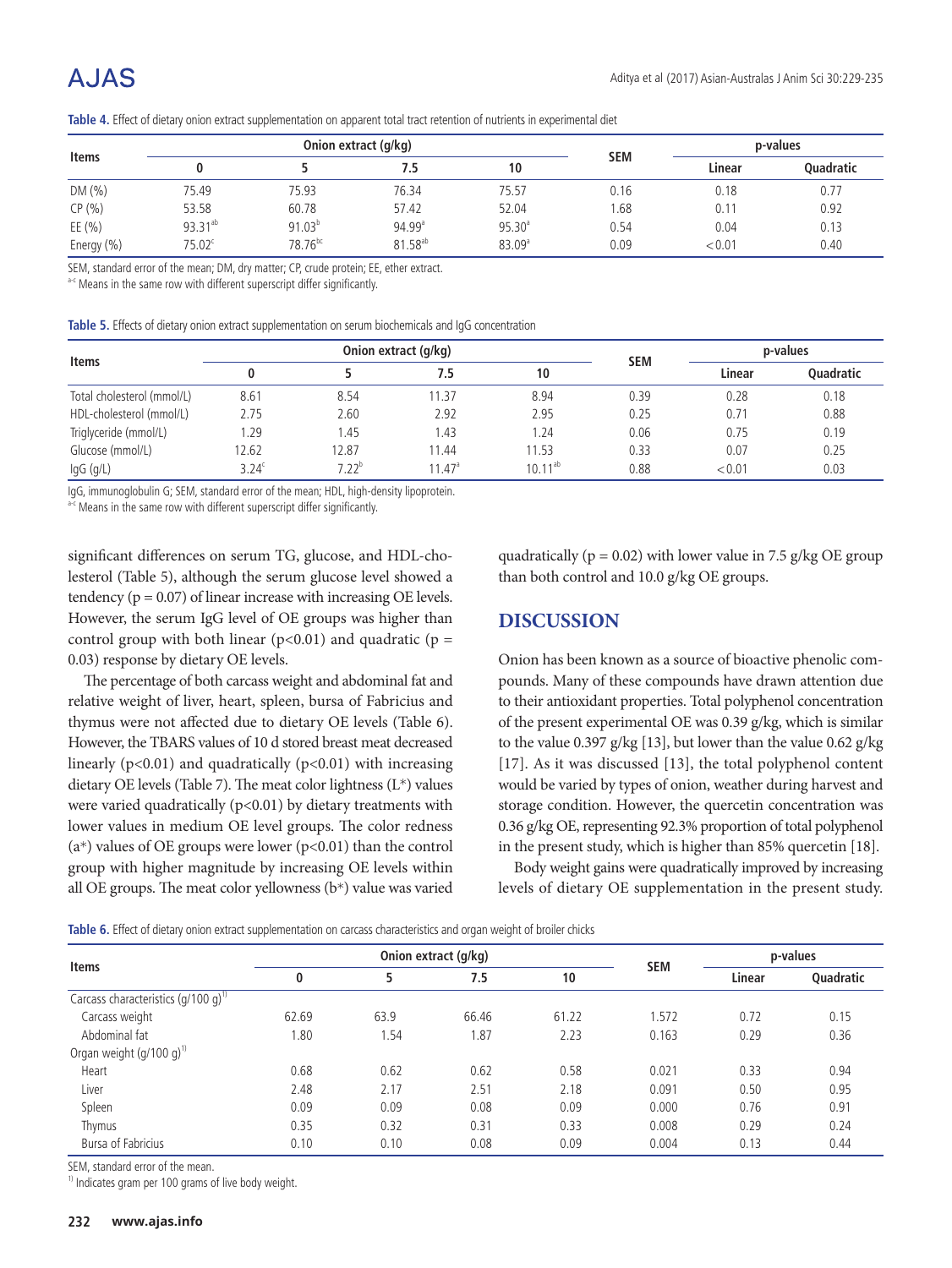$A. IAS$ 

|  |  |  |  | Table 7. Effect of dietary onion extract supplementation on TBARS value and color score of broiler meat |
|--|--|--|--|---------------------------------------------------------------------------------------------------------|
|--|--|--|--|---------------------------------------------------------------------------------------------------------|

| Parameters at 10 d <sup>1)</sup> |                      |                | Onion extract (g/kg) |                   | p-values<br><b>SEM</b> |        |                  |
|----------------------------------|----------------------|----------------|----------------------|-------------------|------------------------|--------|------------------|
|                                  |                      |                | 7.5                  | 10                |                        | Linear | <b>Ouadratic</b> |
| TBARS (µmol/q)                   | 0.83 <sup>a</sup>    | $0.52^{\circ}$ | $0.52^{\circ}$       | $0.56^{b}$        | 0.03                   | < 0.01 | < 0.01           |
| Meat color score                 |                      |                |                      |                   |                        |        |                  |
| $L^*$ (lightness) <sup>2)</sup>  | $53.72$ <sup>a</sup> | $51.93^{b}$    | $49.50^{\circ}$      | $52.95^{ab}$      | 0.41                   | 0.02   | < 0.01           |
| a* (redness) <sup>3)</sup>       | 2.59 <sup>a</sup>    | $0.95^{\circ}$ | $1.73^{b}$           | 0.98 <sup>c</sup> | 0.19                   | < 0.01 | < 0.01           |
| $b^*$ (yellowness) <sup>4)</sup> | 9.56 <sup>a</sup>    | $8.93^{ab}$    | 8.40 <sup>b</sup>    | $9.20^{ab}$       | 0.16                   | 0.22   | 0.02             |

TBARS, thiobarbituric acid reactive substances; SEM, standard error of the mean.

<sup>1)</sup> All parameters were measured using breast meat stored at  $-4^{\circ}$ C for 10 days.

<sup>2)</sup> L<sup>\*</sup> score varies from 0 (black) to 100 (white), although practically varies from 40 to 66.

 $3$ ) a\* score varies from –60 (green) to +60 (red).  $4$ ) b\* score varies from –60 (blue) to +60 (yellow).

a-c Means in the same row with different superscript differ significantly.

Another broiler study [10] found the same increase on body weight gain although the supplementation level of onion was relatively low as 100 mg/kg. The improvement on body weight gain could be attributed to an increase of feed intake by dietary OE supplementation as confirmed by the present study as well as other studies [9,10]. The increase of feed intake by OE supplementation could be induced by the favorable taste of OE. It is already proved that the sulfur-containing components in onion change by heating, which then induces bispropenyl disulfide with a sweet taste and flavor [19]. In addition, chicks are known to have reliable gustatory impulses [20], although it has not yet been proved whether the chicks have preference for a specific taste. Both feed intake and body weight gain was not increased [21] by dietary OE supplementation. However it should be noted that in this study the OE [21] was a fermented OE and the fermented OE was supplemented until the broiler reached to 800 g body weight. After all, it is still not evident how the onion or its extract affects growth performance and feed intake. However, considering all these results, it can be concluded that the dietary OE is certainly beneficial for improving body weight gain. In addition, the benefit appears to disappear when the OE supplementation level was too high as in 10 g/kg of diet.

Along with the increase in the feed intake, an improvement in ATTR could be another contributor for the increased weight gain. Increased ATTRs of both dietary energy and EE by OE supplementation indicates that the improvement in energy ATTR could be induced from the improved ATTR of EE. No improvement in EE ATTR was noticed along with no improvement in energy ATTR in the low level OE group. Contrary to EE, CP, ATTR was not closely affected by the increased OE levels. Since the increase in feed intake generally inversely affects the energy ATTR, it is still not sufficient enough to explain how the energy ATTR improved although the feed intake increased by dietary OE supplementation. It could be explained by a report [22] that the onion is able to synthesize bile acid and thereby was able to improve the lipid digestion. The same author mentioned that the onion stimulates the activity of pancreatic enzymes, especially lipase and amylase. Another study [23] suggested the essential oil in onion as a digestion

enhancer.

Effect of dietary onion on serum cholesterol could be varied. Similarly to the present study, dietary onion as much as 30 g/kg broiler diet did not exert any change on serum total cholesterol [9]. However, other studies reported significant decrease of serum total cholesterol by dietary quercetin [24] and onion extract [21]. Serum IgG value increased in the present study, whereas a mouse study [25] reported no effect on IgG value by dietary onion feeding. In addition, dietary onions increased immune capability of rats by increasing CD (cluster of differentiation) 4 and white blood cells [26].

Feeding onion is presumed not to affect carcass percentage and organ weights. No effect of dietary onion on carcass percentage was found [10], which is similar to the present study. However, the anti-oxidative capability of meat during storage was affected by dietary OE. The decrease on the TBARS values of breast meat in this study is in agreement with a report [28] that found the retardation of meat lipid oxidation by dietary quercetin. The direct onion addition to beef patty [27] also reduced TBARS value of both non-irradiated and irradiated beef after 7 d storage. It is therefore evident that the onion itself or its extractable substances are, more or less, acting as an antioxidant during meat storage. However, it is not fully known how and what anti-oxidative substances in onion would impart the anti-oxidative action. Total phenolic content in broiler breast meat increased proportionally with increasing levels of dietary quercetin and the phenolic content is also proportional to the meat diphenyl-picrylhydrazyl (DPPH) scavenging activity [28]. The above result proved that the dietary quercetin can be absorbed and accumulated into broiler meat by dose dependent manner. In addition, the phenolic accumulation in the meat has contributed for the meat anti-oxidation.

The meat color is known to be associated with the degree of meat oxidation [28]. In this study, meat color L\* values statistically differed by dietary OE, although the difference did not show any meaningful trend. Feeding onion-garlic supplemented diet resulted the increase of L\* value at 7 d stored meat of broiler [29]. Contrary to the above onion-garlic supplementation, the OE supplementation decreased the L\* value in the present study.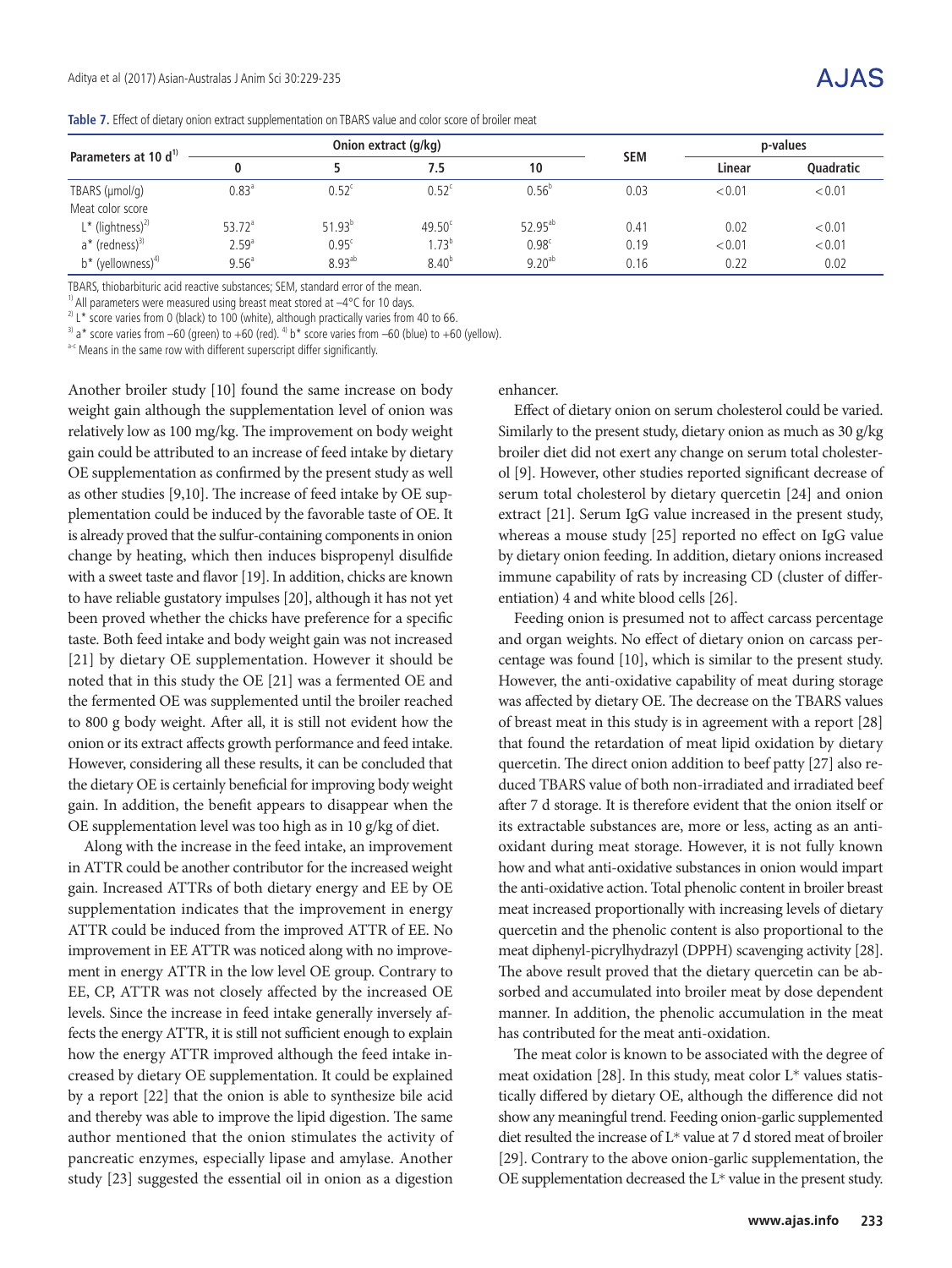# **AJAS**

The meat color a\* values were lowered by dietary OE, although there was no dose dependent manner. In a pig feeding study [30], dietary quercetin decreased a\* value of pork. However, there are other studies [8,21] that reported either no or inconsistent effect by dietary onion or quercetin on meat color. Therefore, it could be summarized that the dietary OE was evidently beneficial for preventing meat oxidation. However, the degree of anti-oxidation is not consistently represented as the respective change of meat color. In addition, the OE and its polyphenol could not be a significant contributor for the change of broiler meat color.

In this study, dietary supplementation of OE as high as 7.5 g/kg was able to not only increase feed intake and weight gain, but also decrease TBARS value of stored breast meat. Therefore, the OE could be recommended as an alternative natural growth promoting and meat anti-oxidative feed additive for broiler production, where the 7.5 g OE/kg diet could be the recommendation level. However, further studies are needed to explain how the OE increased the serum IgG level.

## **CONFLICT OF INTEREST**

We certify that there is no conflict of interest with any financial organization regarding the material discussed in the manuscript.

## **ACKNOWLEDGMENTS**

This study was supported by 2013 research grant from Kangwon National University (No.120131797).

## **REFERENCES**

- 1. Rajani J, Karimi Torshizi MA, Rahimi Sh. Control of ascites mortality and improved performance and meat shelf life in broilers using feed adjuncts with presumed antioxidant activity. Anim Feed Sci Technol 2011;170:239-45.
- 2. Luna A, Labaque MC, Zygadlo JA, Marin, RH. Effects of thymol and carvacrol feed supplementation on lipid oxidation in broiler meat. Poult Sci 2010;89:360-70.
- 3. Sen S, Chakraborty R, Sridhar C, Reddy YSR, De B. Free radicals, antioxidants, diseases and phytomedicines; current status and future prospect. Int J Pharm Sci Rev Res 2010;3:91-100.
- 4. Ryu YC, Rhee MS, Lee KM, Kim BC. Effects of different levels of dietary supplemental selenium on performance, lipid oxidation, and color stability of broiler chicks. Poult Sci 2005;84:809-15.
- 5. Nemeth K, Piskula MK. Food content, processing, absorption and metabolism of onion flavonoids. Crit Rev Food Sci Nutr 2007;47: 397-409.
- 6. Pool H, Quintanar D, Dios Figueroa J, et al. Antioxidant effects of quercetin and catechin encapsulated into PLGA nanoparticles. J Nanomater 2012;145380.
- 7. Kang M, Kim HJ, Jang A, et al. Effect of dietary supplementation

of quercetin on antioxidant activity and meat quality of beef cattle. CNU J Agr Sci 2012;39:61-8.

- 8. Chen X, Jo C, Lee JI, Ahn DU. Lipid oxidation, volatiles and color changes of irradiated pork patties as affected by antioxidants. J Food Sci 1999;64:16-9.
- 9. Goodarzi M, Landy N, Nanekarani S. Effect of onion (*Allium cepa* L.) as an antibiotic growth promoter substitution on performance, immune responses, and serum biochemical parameters in broiler chicks. Health 2013;5:1210-15.
- 10. Aji SB, Ignatius K, Ado AY, et al. Effects of feeding onion (*Allium cepa*) and garlic (Allium sativum) on some performance characteristics of broiler chickens. Res J Poult Sci 2011;4:22-7.
- 11. Yoshinari O, Shiojima Y, Igarashi K. Anti-obesity effects of onion extract in zucker diabetic fatty rats. Nutrients 2012;4:1518-26.
- 12. AOAC. Official methods of analysis of AOAC International. 18th ed. Horwitz W, ediotr. Gaithersburg, MD; Association of Official Analytical Chemists International; 2006.
- 13. Kavalcová P, Bystrická J, Tomáš J, Karovičová J, Kuchtová, V. Evaluation and comparison of the content of total polyphenols and antioxidant activity in onion, garlic and leek. Potravinarstvo 2014; 8:272-6. doi:10.5219/394
- 14. KFS. Korean Feeding Standard for Poultry. Natl Inst Anim Sci Korea. ISBN 978-89-480-1835-6; 2012.
- 15. Sinnhuber RO, Yu TC. The 2-thiobarbituric acid reaction, an objective measure of the oxidative deterioration occurring in fats and oils. J Japan Oil Chem 1977;26:259-67.
- 16. SPSS. SPSS 18.0 Integrated Student Version (18th Ed). ISBN-10: 0132151715, Prentice Hall Upper Saddle River, NJ, USA; 2010.
- 17. Abdou Bouba, A, Toua V, Nkouam GB, et al. Effect of solar and electric drying on the content of the phenolic compounds and antioxidant activity of three varieties of onion (*Allium cepa* L.). Int J Biol Pharm Allied Sci 2012;1:204-20.
- 18. Price KR, Rhodes MJC. Analysis of the major flavonol glycosides present in four varieties of onion (*Allium cepa*) and changes in composition resulting from autolysis. J Sci Food Agr 1997;74: 331-9.
- 19. Gonzalez ME, Anthon GE, Barrett DM. Onion cells after high pressure and thermal processing: Comparison of membrane integrity changes using different analytical methods and impact on tissue texture. J Food Sci 2010;75:426-32.
- 20. Hillier LD. Miller W, Birney E, et al. Sequence and comparative analysis of the chicken genome provide unique perspectives on vertebrate evolution. Nature 2004;432:695-716.
- 21. An BK, Kim JY, Oh ST, Kang CW, Cho S, Kim SK. Effects of onion extracts on growth performance, carcass characteristics and blood profiles of white mini broilers. Asian-Australas J Anim Sci 2015;28:247-51.
- 22. Mirzaei-Aghsaghali A. Importance of medical herbs in animal feeding: A review. Ann Biol Res 2012;3:918-23.
- 23. Goodarzi M, Nanekarani S. Effect of onion extract in drink water on performance and carcass traits in broiler chickens. IERI Procedia 2014;8:107-12.